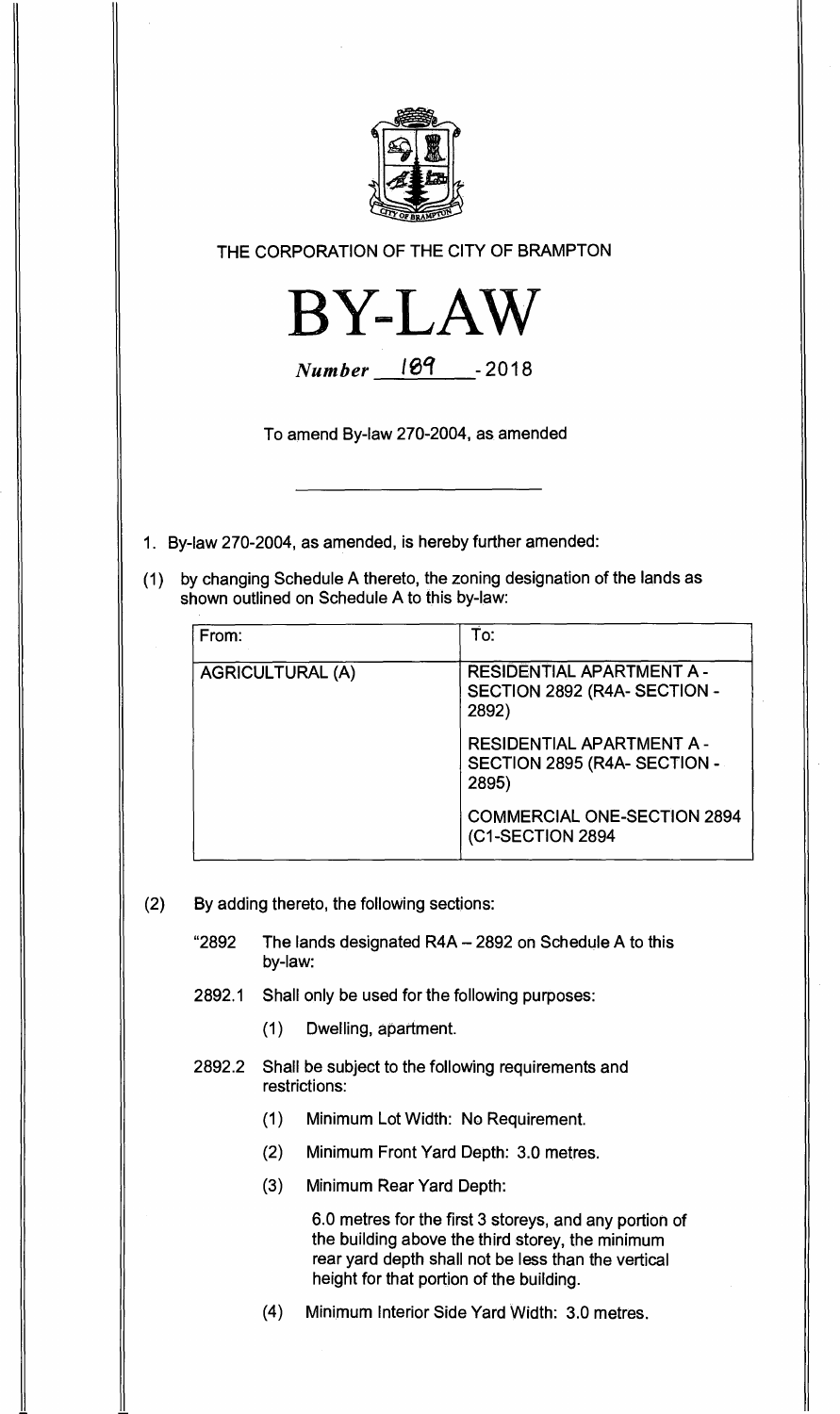- (5) Minimum Exterior Side Yard Width: 3.0 metres.
- (6) Maximum Front Yard Depth:

No building shall be set back more than 5.0 metres from Remembrance Road, including behind the daylight triangle.

(7) Maximum Exterior Side Yard Width:

No building shall be set back more than 5.0 metres from the exterior lot line along Edenbrook Hill Drive.

- (8) Minimum Setback to a Daylight Triangle: 0 metres.
- (9) Setback to an Underground Parking Garage:
	- i) 0.0 metres to the front and exterior side lot lines; and,
	- ii) 3.0 metres to all other lot lines.
- (10) Minimum Landscaped Open Space:
	- i) A 3.0 metre wide strip along the front, exterior, and rear property lines, except at approved access locations and behind the daylight triangle.
- (11) Minimum Building Height: 4 storeys.
- (12) Maximum Building Height: 6 storeys.
- (13) Maximum Floor Space Index: 1.5.
- (14) Maximum Units Per Hectare: 100.
- (15) Minimum Ground Floor Height: 3.5 metres.
- (16) Maximum Lot Coverage: No Requirement.
- (17) Garbage Refuse and Waste:
	- a) All garbage, refuse and waste containers for any use shall be contained within the same building containing the use; and,
	- b) The waste collection loading area shall be located a minimum of 9.0 metres from a main entrance to the building.
- (18) Bicycle Parking:
	- a) Bicycle parking must be located on the same lot as the use or building for which it is required.
	- b) A maximum of 50% of the required bicycle parking may be vertical spaces, and the rest must be horizontal spaces.
	- Where the required number of bicycle spaces C) exceeds fifty spaces, a minimum of 25% of those spaces must be located within:
		- i) a building or structure;
		- ii) a secure area such as a supervised parking lot or enclosure; or,
		- iii) bicycle lockers.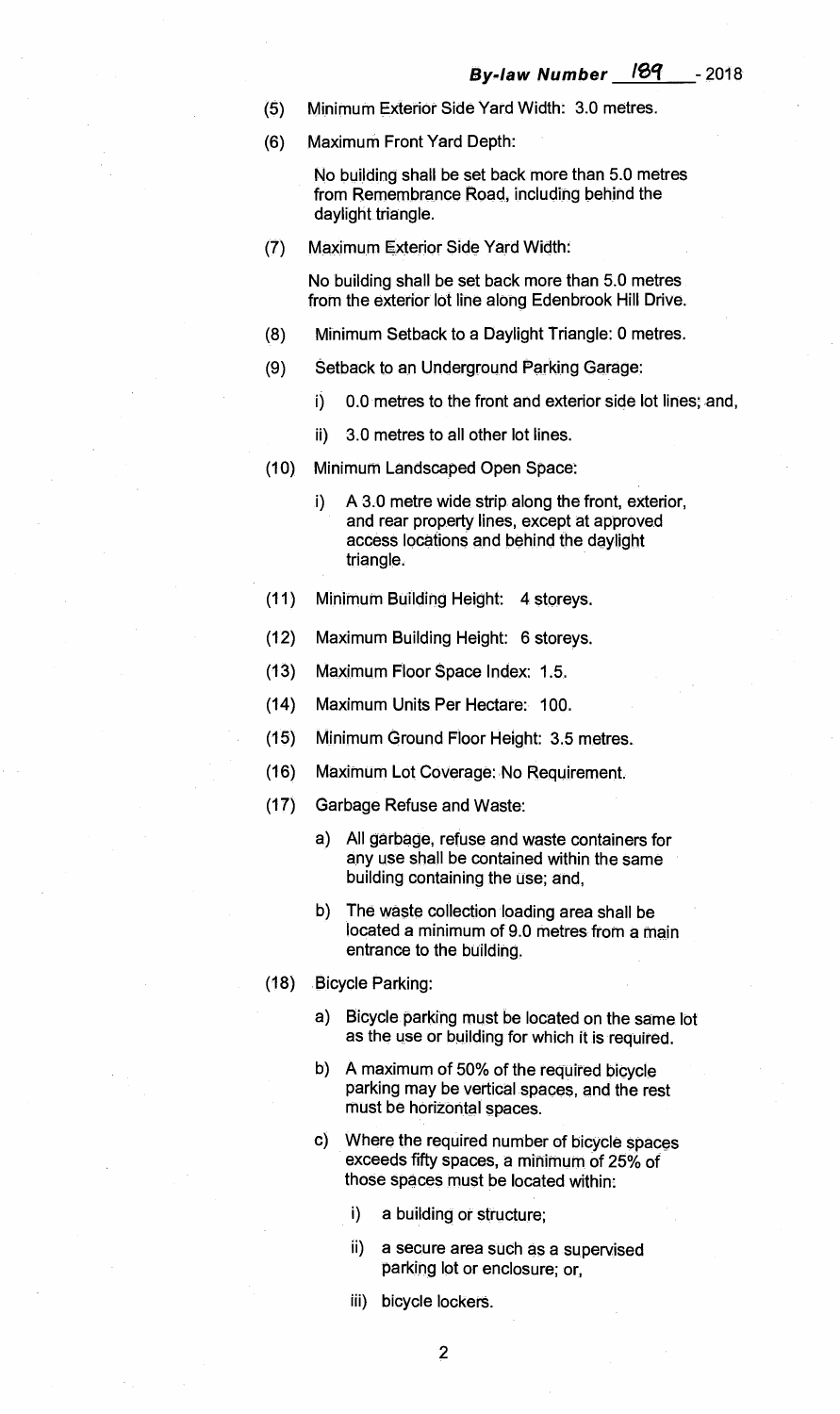- d) Where four or more bicycle parking spaces are provided in a common parking area, each space must contain a parking rack that is securely anchored to the ground and attached to a heavy base such as concrete.
- e) Minimum length of a bicycle parking space:
	- i) in a horizontal position (on the ground): 1.8 metres; and,
	- ii) in a vertical position (on the wall): 1.5 metres.
- f) Minimum width of a bicycle parking space:
	- i) in a horizontal position (on the ground): 0.6 metres; and,
	- ii) in a vertical position (on the wall): 0.5 metres.
- g) 0.50 bicycle spaces per dwelling unit shall be provided.
- 2892.3 For the purposes of Section 2892:
	- (1) The lot line abutting Remembrance Drive shall be the front lot line; and,
	- (2) The entire lands zoned R4A-2892 on Schedule A to this by-law shall be considered as one lot for zoning purposes."
- By adding thereto, the following sections:
	- "2894 The lands designated Commercial One 2894 on Schedule A to this by-law:
	- 2894.1 Shall only be used for the purposes permitted in the C1 zone and the following:
		- (1) a veterinary clinic.
		- (2) a commercial school.
		- (3) a community club.
		- (4) a day nursery.
		- (5) a health and fitness centre.
	- 2894.2 Shall be subject to the following requirements and restrictions:
		- (1) Minimum Front Yard Depth: 4.5 metres.
		- (2) Minimum Rear Yard Depth: 5.0 metres.
		- (3) Minimum Interior Side Yard Width: 2.0 metres.
		- (4) Minimum Exterior Side Yard Width: 3.0 metres.
		- (5) Minimum Setback to a Daylight Triangle: 3.0 metres.
		- (6) Continuous Building Wall:

60% of the front lot line and the daylight triangle on Wanless Drive shall be occupied by a building situated a maximum of 6.0 metres from the lot line abutting Wanless Drive.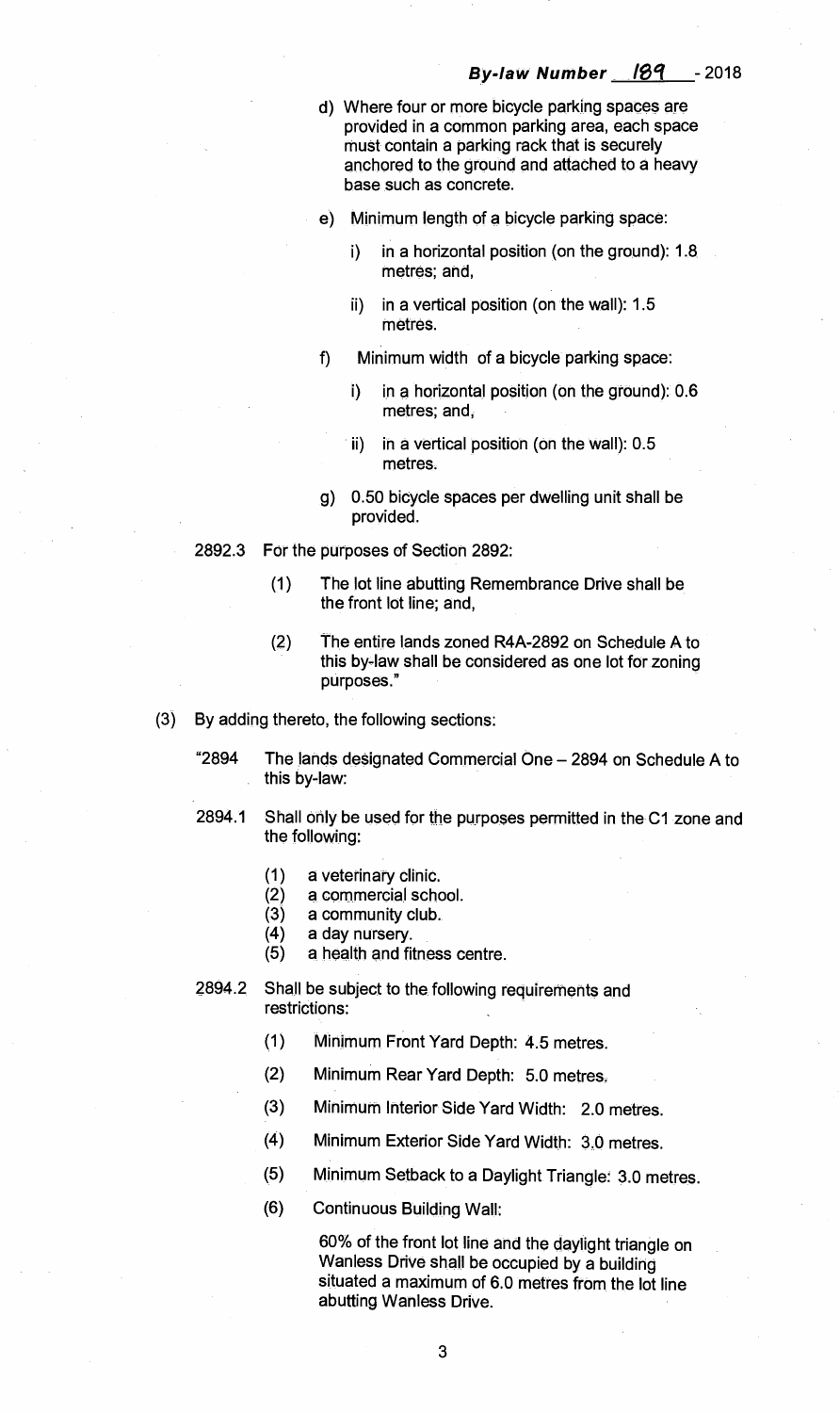**(7) Minimum Building Height:** 

**A minimum building height of 7.5 metres shall be provided for any portion of a building within 20 metres of the front lot line and/or the daylight triangle.** 

- **(8) Minimum Landscaped Open Space:** 
	- **(i) A 4.5 metre wide strip along the front property line, except at approved access locations;**
	- **(ii) A 5.0 metre wide strip along the rear property line, except at approved access locations;**
	- **(iii) A 3.0 metre wide strip along the exterior side property line, except at approved access locations; and,**
	- **(iv) A 2.0 metre wide strip along the interior side property line.**
- **(9) Maximum gross commercial floor area: 3,700 square metres.**
- **(10) No portion of a drive-through facility shall be located within 30 metres of the rear lot line.**
- **(11) No portion of a drive-through facility shall be located within 20 metres of the front lot line.**
- **(12) No portion of a drive-through facility shall be located**  between a building and a public street.
- **(13) All waste or recycling containers or materials for restaurant purposes shall be stored within a climatecontrolled garbage area within a building.**
- **2894.3 For the purposes of this section, the lot line abutting Wanless Drive shall be deemed to be the front lot line.**
- **2894.4 The entire lands zoned C1-2894 shall be considered one lot for zoning purposes."**
- **(4) By adding thereto, the following sections:** 
	- **"2895 The lands designated R4A 2895 on Schedule A to this by-law:**
	- **2895.1 Shall only be used for the following purposes:** 
		- **a) Dwelling, apartment.**
	- **2895.2 Shall be subject to the following requirements and restrictions:** 
		- **(1) Minimum Lot Width: No Requirement.**
		- **(2) Minimum Front Yard Depth: 3.0 metres.**
		- **(3) Minimum Rear Yard Depth:**

**6.0 metres for the first 3 storeys, and any portion of the building above the third storey, the minimum rear yard depth shall not be less than the vertical height for that portion of the building.** 

**(4) Minimum Interior Side Yard Width : 3.0 metres.** 

**4**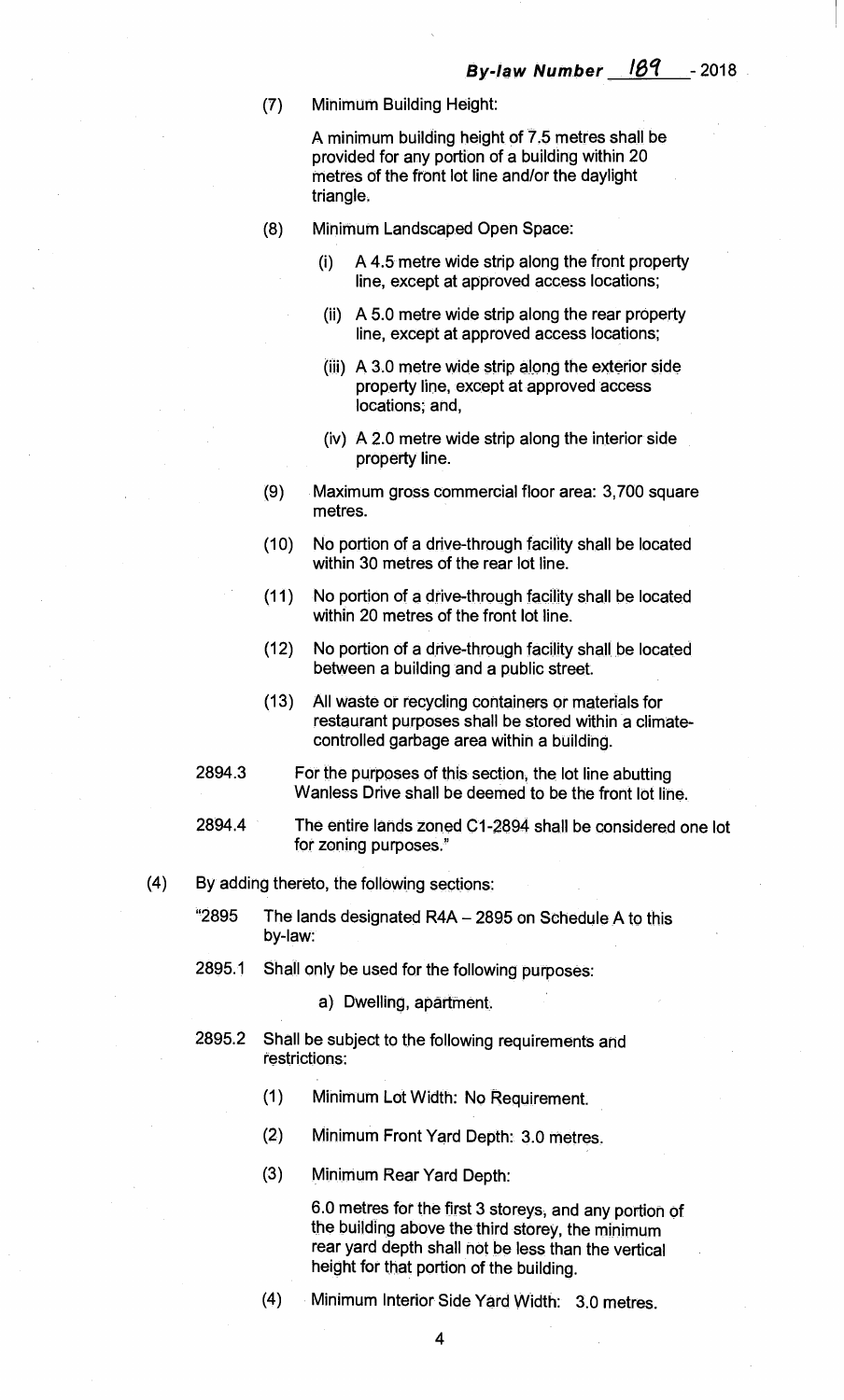- **(5) Minimum Exterior Side Yard Width: 3.0 metres.**
- **(6) Maximum Front Yard Depth:**

**No building shall be set back greater than 5.0 metres from Remembrance Road, including behind the daylight triangle.** 

**(7) Maximum Exterior Side Yard Width:** 

**No building shall be set back greater than 5.0 metres from the exterior lot line along Edenbrook Hill Drive.** 

- **(8) Minimum Setback to a Daylight Triangle: 0 metres.**
- **(9) Setback to an Underground Parking Garage:** 
	- **i) 0.0 metres to the front and exterior side lot lines; and,**
	- **ii) 3.0 metres to all other lot lines.**
- **(10) Minimum Landscaped Open Space:** 
	- **i) A 3.0 metre wide strip along the front, exterior, and rear property lines, except at approved access locations and behind the daylight triangle.**
- **(11) Minimum Building Height: 4 Storeys.**
- **(12) Maximum Building Height: 6 Storeys.**
- **(13) Maximum Floor Space Index: 1.5.**
- **(14) Maximum Units Per Hectare: 100.**
- **(15) Minimum Ground Floor Height: 3.5 metres.**
- **(16) Maximum Lot Coverage: No Requirement.**
- **(17) Garbage Refuse and Waste:** 
	- **a) All garbage, refuse and waste containers for any use shall be contained within the same building containing the use; and**
	- **b) The waste collection loading area shall be located a minimum of 9.0 metres from a main entrance to the building.**
- **(18) Bicycle Parking:** 
	- **a) Bicycle parking must be located on the same lot as the use or building for which it is required.**
	- **b) A maximum of 50% of the required bicycle parking may be vertical spaces, and the rest must be horizontal spaces.**
	- **c) Where the number of bicycle spaces exceeds fifty spaces, a minimum of 25% of that total required must be located within:** 
		- **i) a building or structure,**
		- **ii) a secure area such as a supervised parking lot or enclosure; or,**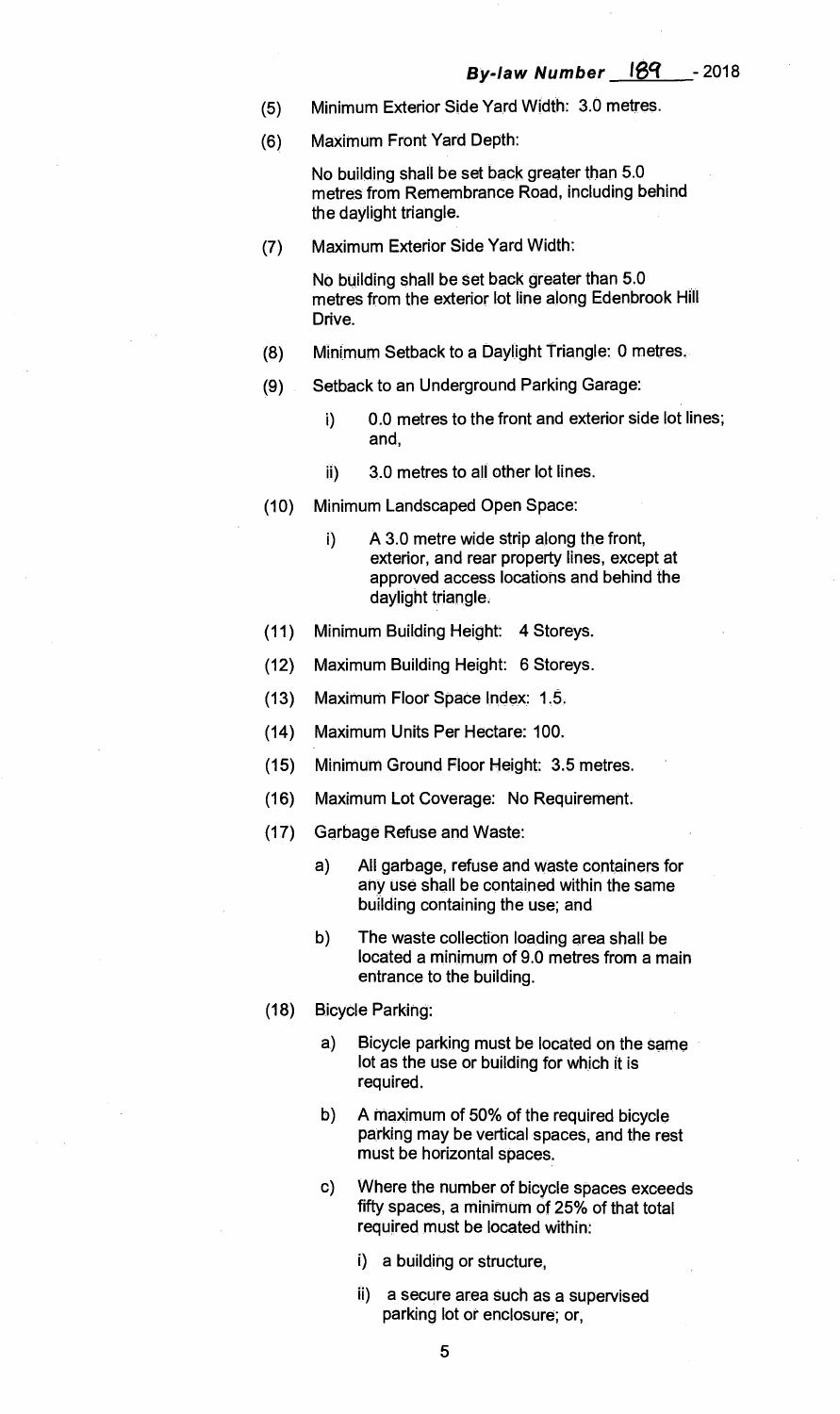- **iii) bicycle lockers.**
- **d) Where four or more bicycle parking spaces are provided in a common parking area, each space must contain a parking rack that is securely anchored to the ground and attached to a heavy base such as concrete.**
- **Dimensions:**   $e)$ 
	- **i) If located in a horizontal position (on the ground): a minimum length of 1.8m and a minimum width of 0.6m.**
	- **ii) If located in a vertical position (on the wall): a minimum length of 1.5m and a minimum width of 0.5m.**
- **f) 0.50 bicycle spaces per dwelling unit shall be provided.**

**2895.3 For the purposes of Section 2895:** 

- **(1) The lot line abutting Remembrance Drive shall be the front lot line.**
- **(2) The entire lands zoned R4A-2895 on Schedule A to this by-law shall be considered as one lot for Zoning purposes."**

**ENACTED and PASSED this 12th day of September, 2018.** 

Approved as to form. 2018/09/04 [AWP] Mayor Approved as to content. 2018/08/29 AP

Peter Fay, City Clerk

(File: CO2W16.003)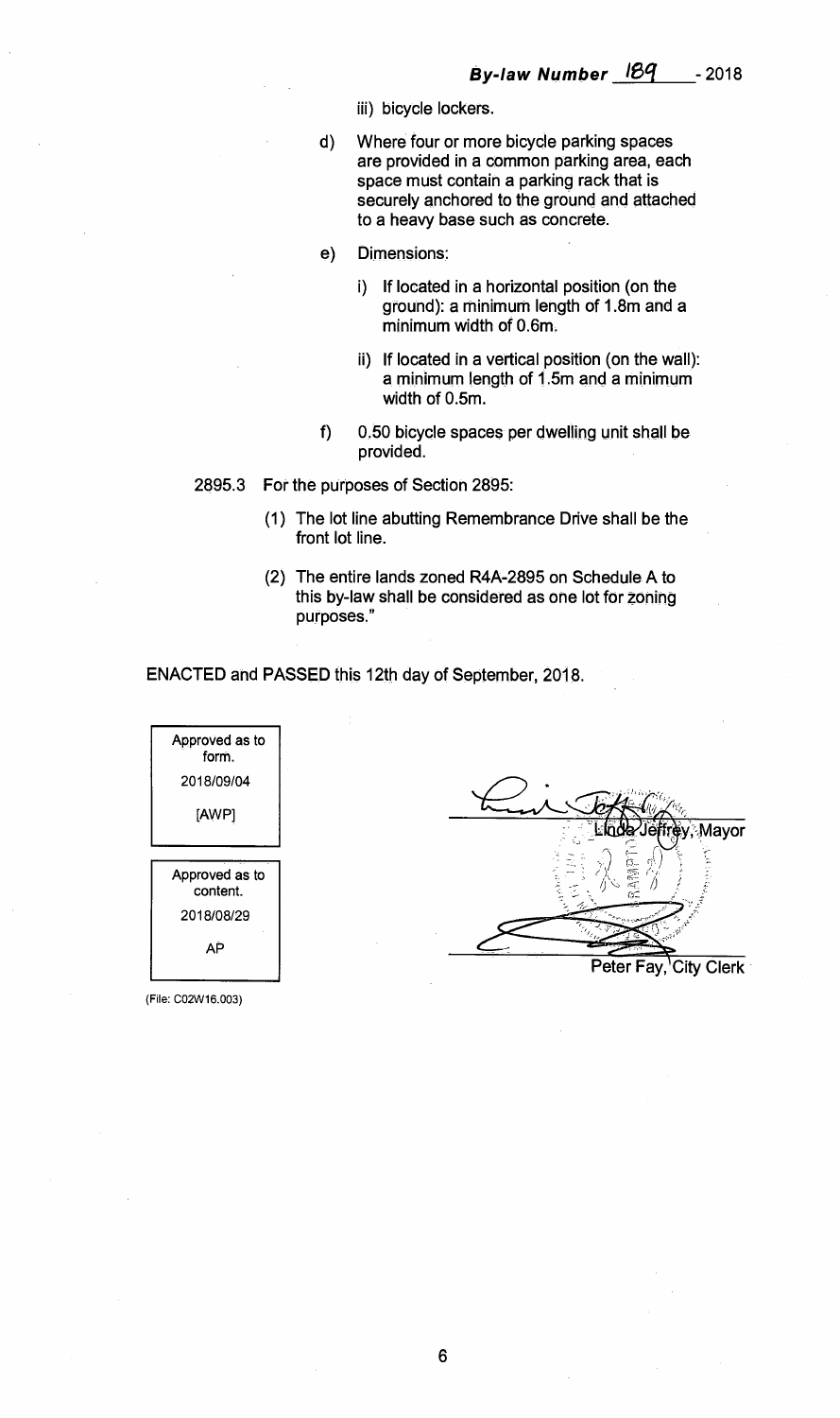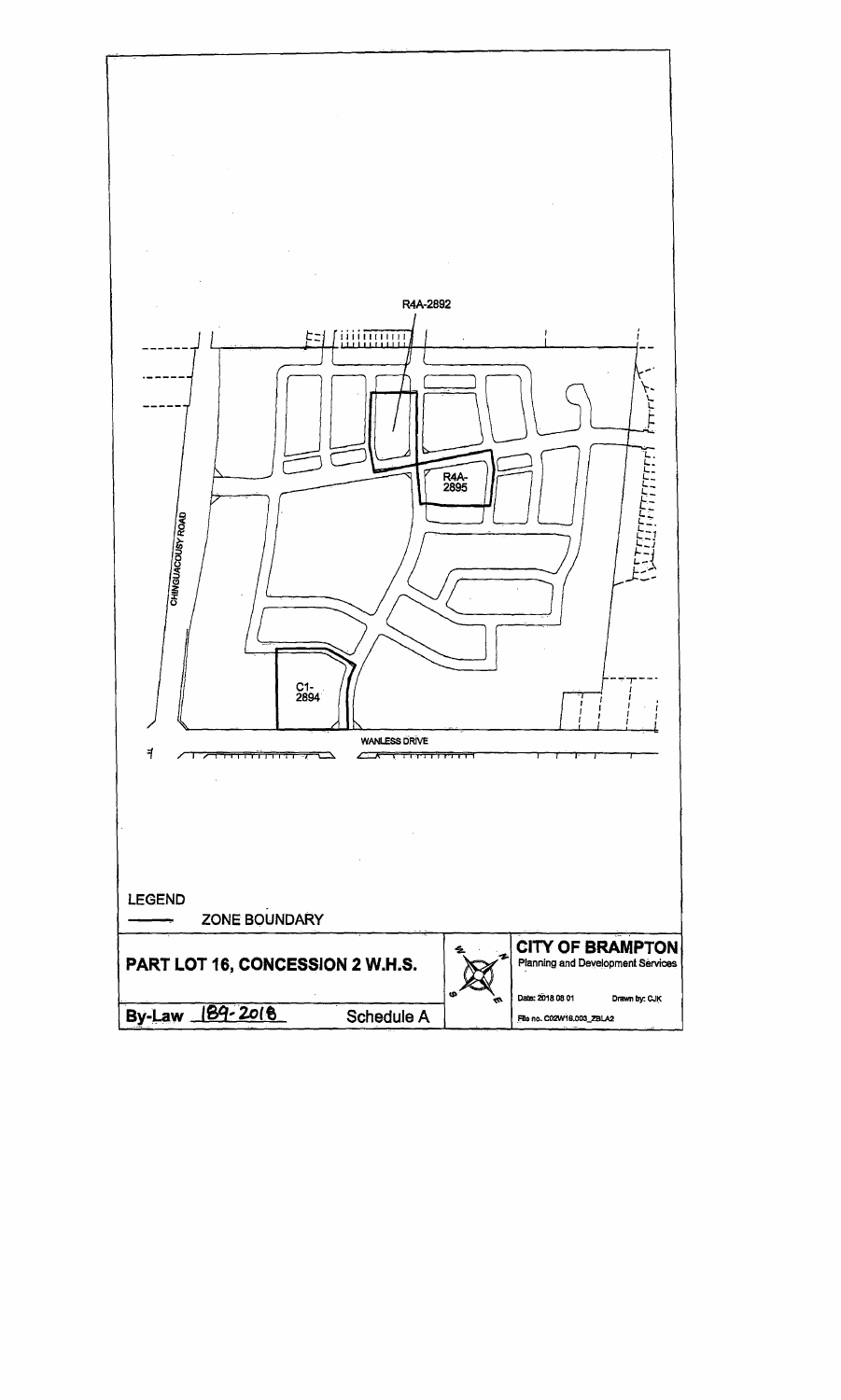